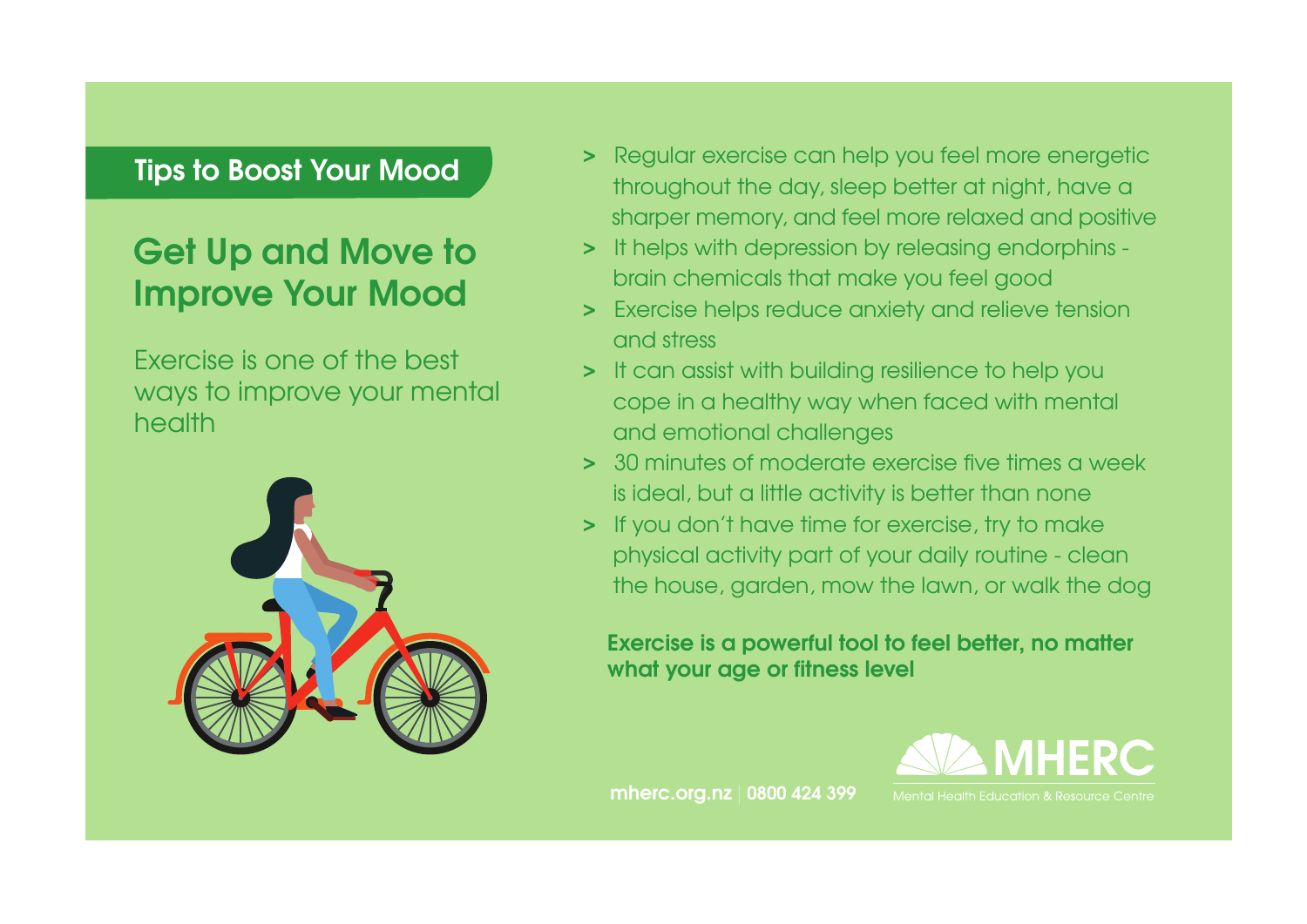# Problems Feel Smaller When You Share Them

Talking about what's troubling you has been proven to have a positive impact on how you feel



- > It can be scary to open up about mental health, but doing so will allow the people in your life who love and care about you to be supportive
- > Talking to people you trust can be a really good source of support, but if you are not comfortable talking to someone close to you, call a support line or talk to your GP
- > You might find it easier to start the conversation when you are doing something else, such as going for a walk or grabbing a coffee together
- > If the person you've chosen to talk with doesn't react in the way you expect, don't give up, find someone else who may be better equipped to help you
- > Let the person know what they can do to help you

#### Remember you are not alone

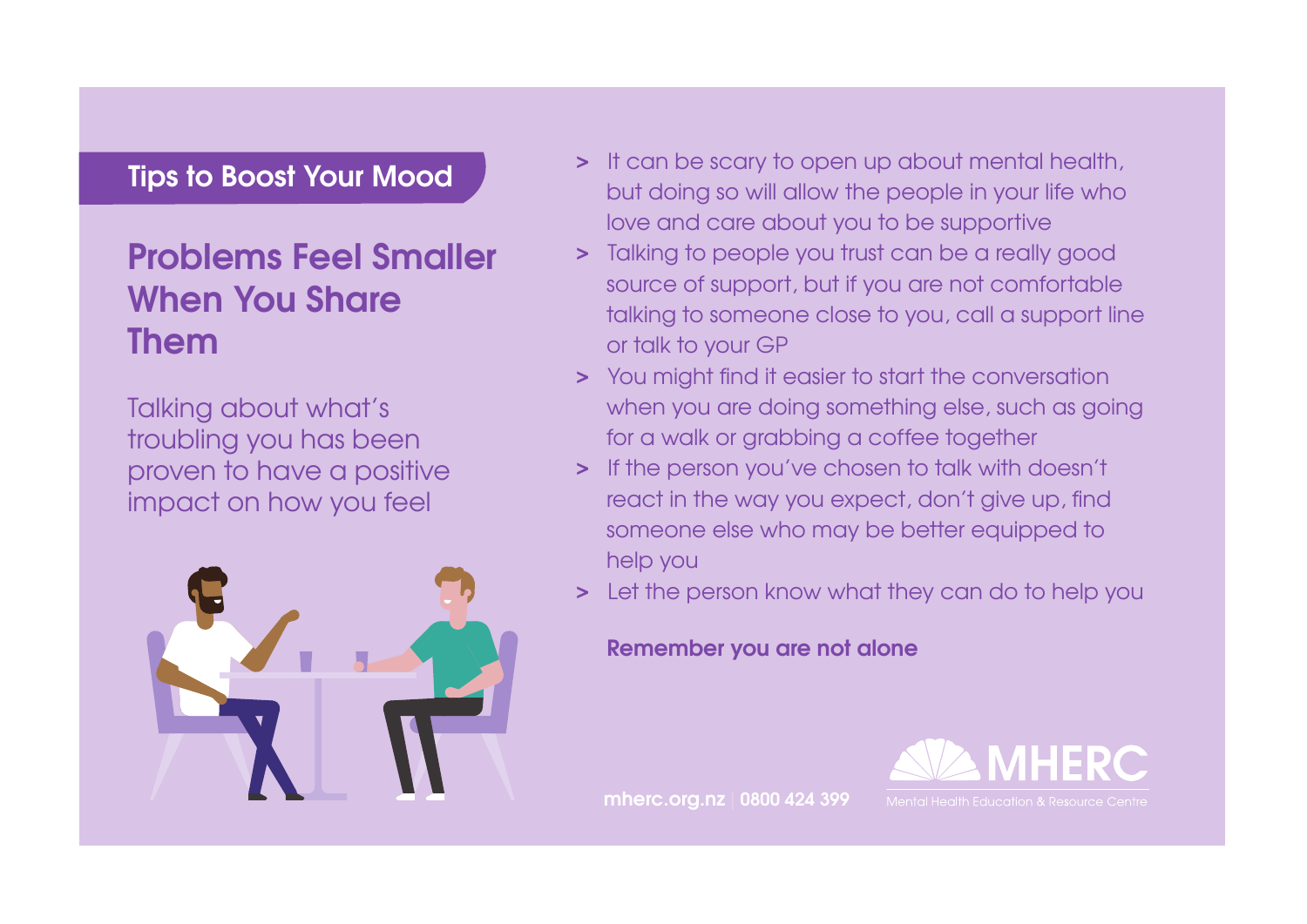# Boost Your Mood with Healthy Food

What you eat can make a big difference to how you feel



- > Ditch highly processed foods and sugar. Once the initial "sugar high" quickly wears off, it can leave you feeling tired and low
- > Wholegrains, vegetables and fruits will provide your brain with essential nutrients
- > Include protein such as meat, dairy, eggs, nuts and oily fish in your diet for nutrients that improve mood
- > Eat regularly throughout the day to help maintain blood sugar levels
- > Keep up your fluid intake, particularly water. Even mild dehydration can leave you feeling restless or irritable
- > Limit alcohol as it can have a depressant effect on the brain

#### Making healthier food choices can have a positive effect on your mental health

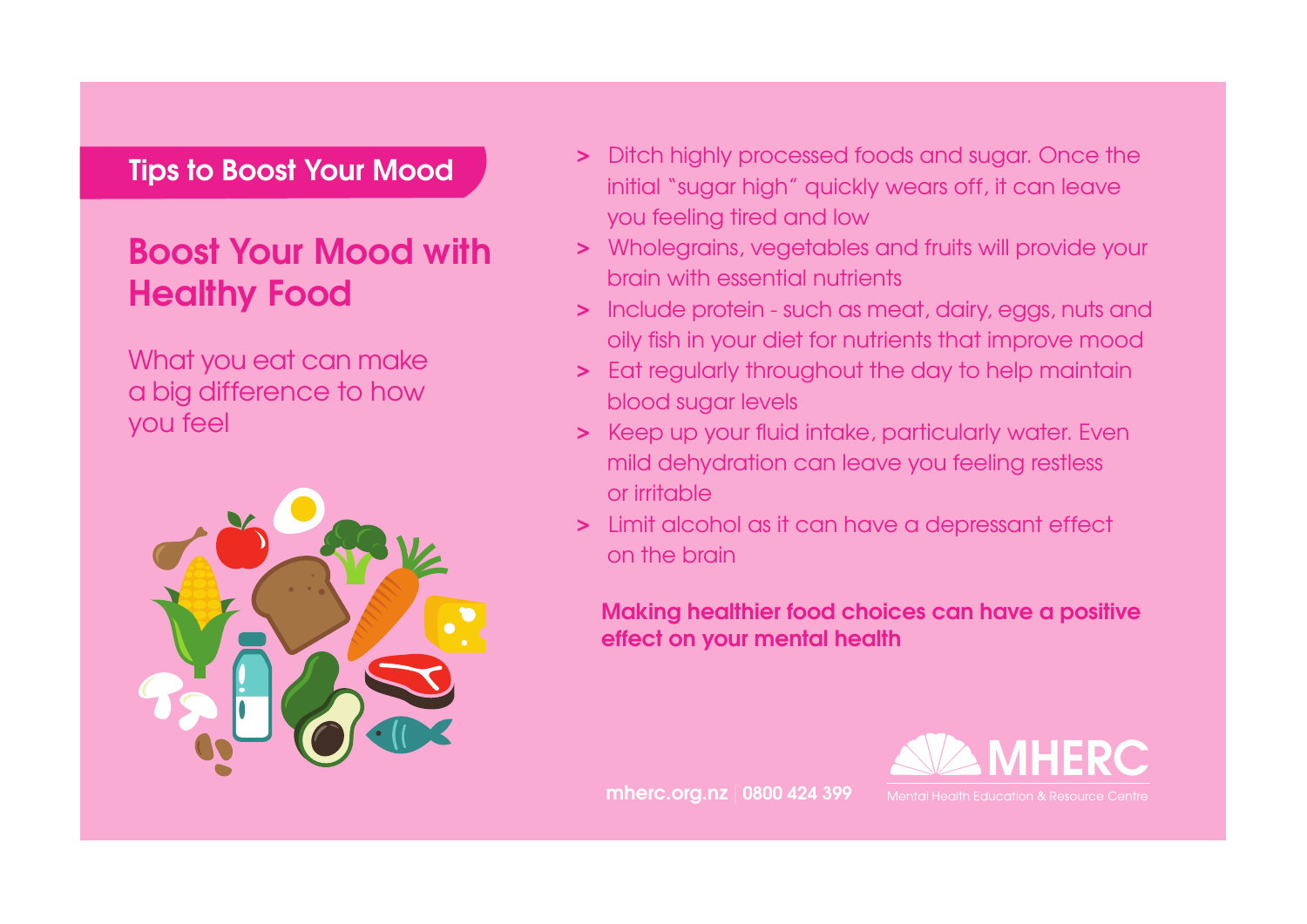## Reduce Your Daily Screen Time

You'll be more productive, feel calmer and happier, and improve relationships, sleep and physical health



- > People who spend a lot of time on social media are more likely to suffer from depression, anxiety and low self-esteem
- > Improve your relationships by putting down your phone and socialising face-to-face
- > Be more present so you don't miss out on what's going on around you
- > Improve sleep artificial blue light from screens can suppress melatonin, leaving you more alert and awake, struggling to sleep and feeling tired the next day
- > Be more productive taking a break will show you just how much time you waste on it
- > Improve physical health spending too much time inactive on your phone, watching TV or on a computer can lead to back and neck problems and weight gain

 Try a digital detox by restricting or banning screen time for a period each day



mherc.org.nz | 0800 424 399